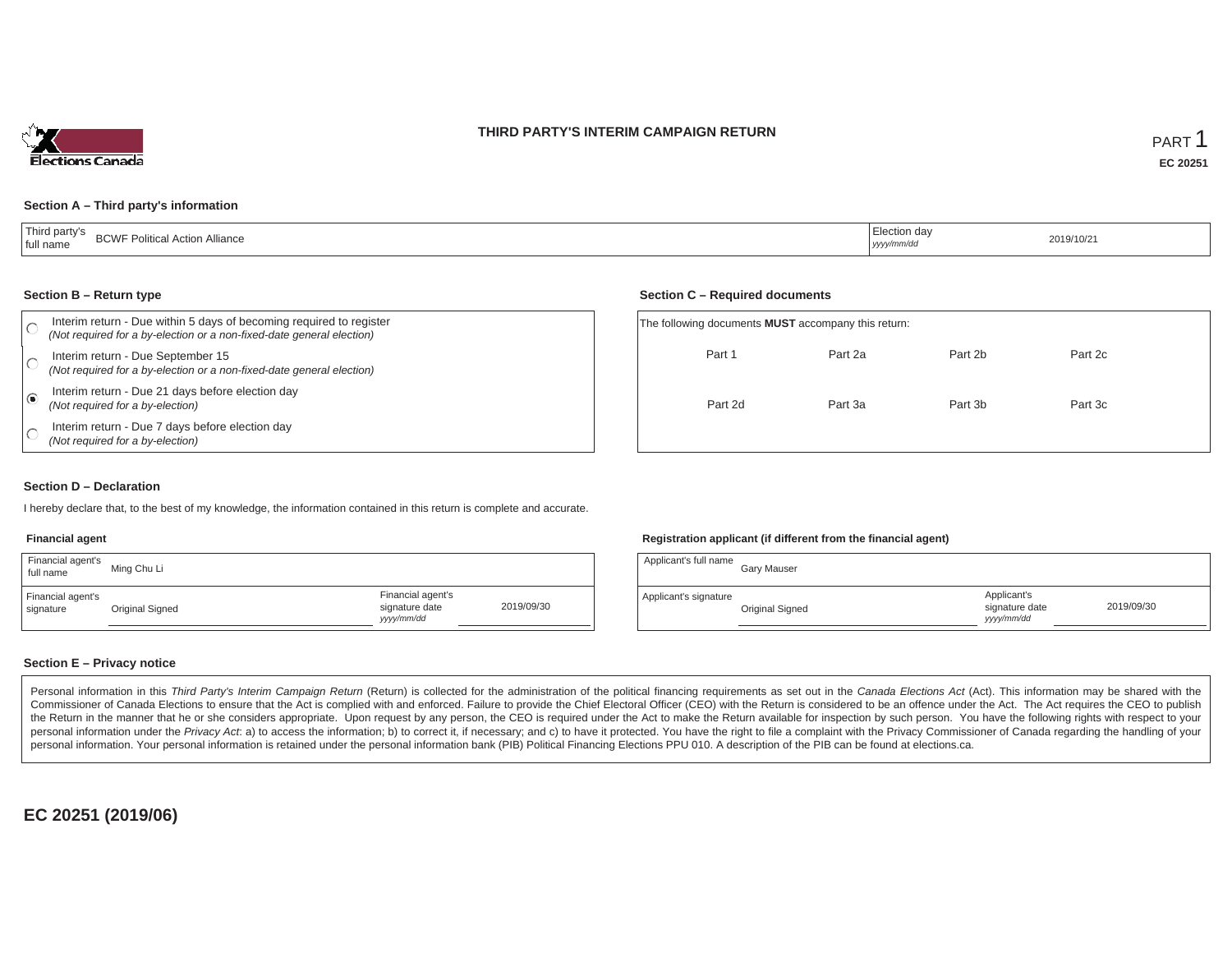

## **THIRD PARTY'S INTERIM CAMPAIGN RETURN THIRD PARTY'S INTERIM CAMPAIGN RETURN<br>Statement of monetary contributions received PART 2a**

| No.            | Full name                             | <b>Street</b><br>no. | <b>Street</b> | Apt. | City       | Prov./<br>Terr. | Postal<br>code | Date<br>received<br>yyyy/mm/dd                                                    | Individual | Business /<br>Commercial<br>organization | Government | <b>Trade union</b> | Corporation<br>without share<br>capital | Unincorporated<br>organization or<br>association |
|----------------|---------------------------------------|----------------------|---------------|------|------------|-----------------|----------------|-----------------------------------------------------------------------------------|------------|------------------------------------------|------------|--------------------|-----------------------------------------|--------------------------------------------------|
|                |                                       |                      |               |      |            |                 |                |                                                                                   | \$         | s.                                       | \$         | S.                 | \$                                      | Ŝ.                                               |
|                | Historical Arms Collectors Society    |                      |               |      | Burnaby    | BC              | V5J 5G3        | 2018/05/31                                                                        |            |                                          |            |                    |                                         | 500.00                                           |
| $\overline{2}$ | Kamloops + District Fish + Game       |                      |               |      | Kamloops   | BC              | <b>V2C 5K6</b> | 2019/04/18                                                                        |            |                                          |            |                    |                                         | 1,000.00                                         |
| 3              | Lumby & District Wildlife Association |                      |               |      | Lumby      | <b>BC</b>       | <b>V0E 2G0</b> | 2017/06/22                                                                        |            |                                          |            |                    |                                         | 200.00                                           |
| 4              | Lumby & District Wildlife Association |                      |               |      | Lumby      | BC              | <b>V0E 2G0</b> | 2018/08/08                                                                        |            |                                          |            |                    |                                         | 200.00                                           |
| 5              | Okanaga Regional Association          |                      |               |      | Coldstream | BC              | <b>V1B 2X8</b> | 2018/03/19                                                                        |            |                                          |            |                    |                                         | 25.00                                            |
| 6              | Okanaga Regional Association          |                      |               |      | Coldstream | BC              | <b>V1B 2X8</b> | 2018/12/03                                                                        |            |                                          |            |                    |                                         | 2,500.00                                         |
| $\overline{7}$ | Ridgedale Rod & Gun Club              |                      |               |      | Abbotsford | <b>BC</b>       | <b>V4X 3R2</b> | 2016/06/14                                                                        |            |                                          |            |                    |                                         | 300.00                                           |
| 8              | Ridgedale Rod & Gun Club              |                      |               |      | Abbotsford | <b>BC</b>       | <b>V4X 3R2</b> | 2017/01/12                                                                        |            |                                          |            |                    |                                         | 300.00                                           |
|                | 9 Ridgedale Rod & Gun Club            |                      |               |      | Abbotsford | <b>BC</b>       | <b>V4X 3R2</b> | 2017/06/22                                                                        |            |                                          |            |                    |                                         | 300.00                                           |
|                | 10 Ridgedale Rod & Gun Club           |                      |               |      | Abbotsford | <b>BC</b>       | <b>V4X 3R2</b> | 2018/03/15                                                                        |            |                                          |            |                    |                                         | 300.00                                           |
|                | 11 Ridgedale Rod & Gun Club           |                      |               |      | Abbotsford | BC              | <b>V4X 3R2</b> | 2019/03/16                                                                        |            |                                          |            |                    |                                         | 600.00                                           |
|                | 12 Gary Mauser                        |                      |               |      | Coquitlam  | BC              | <b>V3K 5T9</b> | 2018/10/22                                                                        | 1,000.00   |                                          |            |                    |                                         |                                                  |
|                | 13 Gary Mauser                        |                      |               |      | Coquitlam  | BC              | <b>V3K 5T9</b> | 2019/09/23                                                                        | 2,380.00   |                                          |            |                    |                                         |                                                  |
|                |                                       |                      |               |      |            |                 |                |                                                                                   |            |                                          |            |                    |                                         |                                                  |
|                |                                       |                      |               |      |            |                 |                | Totals carried forward from previous page \$                                      |            |                                          |            |                    |                                         |                                                  |
|                |                                       |                      |               |      |            |                 |                | Total amount of monetary contributions by contributors who gave over \$200 (A)    | 3,380.00   |                                          |            |                    |                                         | 6,225.00                                         |
|                |                                       |                      |               |      |            |                 |                | Number of contributors who gave over \$200                                        |            |                                          |            |                    |                                         | 5                                                |
|                |                                       |                      |               |      |            |                 |                | Total amount of monetary contributions by contributors who gave \$200 or less (B) | 235.00     |                                          |            |                    |                                         |                                                  |
|                |                                       |                      |               |      |            |                 |                | Number of contributors who gave \$200 or less                                     |            |                                          |            |                    |                                         |                                                  |
|                |                                       |                      |               |      |            |                 |                | Total amount of all monetary contributions (A+B)                                  | 3,615.00   |                                          |            |                    |                                         | 6,225.00                                         |
|                |                                       |                      |               |      |            |                 |                | Number of contributors who gave monetary contributions                            | 5          |                                          |            |                    |                                         |                                                  |

| Third<br>⊨lection da∖<br>2019/10/2<br>Page<br>tical Action Alliance<br>l partv<br>ا ۷ با ۱<br><i><u><u>v/mm/u</u></u></i><br>1,7,7,7<br>$\cdots$ | וש |  |  |
|--------------------------------------------------------------------------------------------------------------------------------------------------|----|--|--|
|--------------------------------------------------------------------------------------------------------------------------------------------------|----|--|--|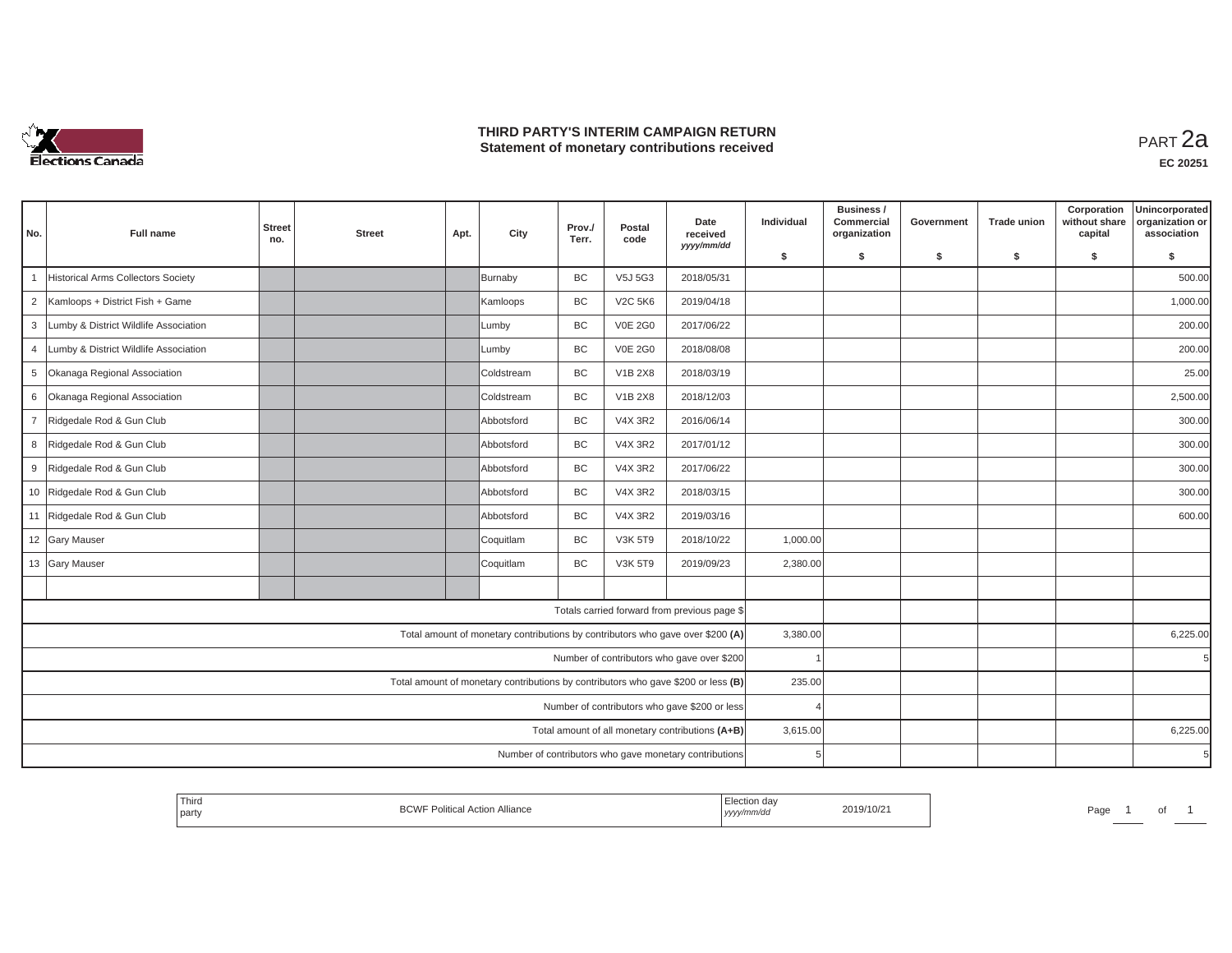

## **THIRD PARTY'S INTERIM CAMPAIGN RETURN**  THIRD PARTY'S INTERIM CAMPAIGN RETURN<br>Statement of non-monetary contributions received<br>**PART 2**b

**EC 20251**

| No. | Full name | Street<br>no. | <b>Street</b> | Apt. | City | Prov./<br>Terr. | Postal<br>code | Date<br>received<br>yyyy/mm/dd                                                        | Individual | Business /<br>Commercial<br>organization | Government | Trade union | Corporation<br>capital | Unincorporated<br>without share organization or<br>association |
|-----|-----------|---------------|---------------|------|------|-----------------|----------------|---------------------------------------------------------------------------------------|------------|------------------------------------------|------------|-------------|------------------------|----------------------------------------------------------------|
|     |           |               |               |      |      |                 |                |                                                                                       | \$         | $\mathsf{s}$                             | \$         | $\sqrt{2}$  | \$                     | \$                                                             |
|     |           |               |               |      |      |                 |                |                                                                                       |            |                                          |            |             |                        |                                                                |
|     |           |               |               |      |      |                 |                |                                                                                       |            |                                          |            |             |                        |                                                                |
|     |           |               |               |      |      |                 |                |                                                                                       |            |                                          |            |             |                        |                                                                |
|     |           |               |               |      |      |                 |                |                                                                                       |            |                                          |            |             |                        |                                                                |
|     |           |               |               |      |      |                 |                |                                                                                       |            |                                          |            |             |                        |                                                                |
|     |           |               |               |      |      |                 |                |                                                                                       |            |                                          |            |             |                        |                                                                |
|     |           |               |               |      |      |                 |                |                                                                                       |            |                                          |            |             |                        |                                                                |
|     |           |               |               |      |      |                 |                |                                                                                       |            |                                          |            |             |                        |                                                                |
|     |           |               |               |      |      |                 |                |                                                                                       |            |                                          |            |             |                        |                                                                |
|     |           |               |               |      |      |                 |                |                                                                                       |            |                                          |            |             |                        |                                                                |
|     |           |               |               |      |      |                 |                |                                                                                       |            |                                          |            |             |                        |                                                                |
|     |           |               |               |      |      |                 |                |                                                                                       |            |                                          |            |             |                        |                                                                |
|     |           |               |               |      |      |                 |                |                                                                                       |            |                                          |            |             |                        |                                                                |
|     |           |               |               |      |      |                 |                |                                                                                       |            |                                          |            |             |                        |                                                                |
|     |           |               |               |      |      |                 |                |                                                                                       |            |                                          |            |             |                        |                                                                |
|     |           |               |               |      |      |                 |                | Totals carried forward from previous page \$                                          |            |                                          |            |             |                        |                                                                |
|     |           |               |               |      |      |                 |                | Total amount of non-monetary contributions by contributors who gave over \$200 (A)    |            |                                          |            |             |                        |                                                                |
|     |           |               |               |      |      |                 |                | Number of contributors who gave over \$200                                            |            |                                          |            |             |                        |                                                                |
|     |           |               |               |      |      |                 |                | Total amount of non-monetary contributions by contributors who gave \$200 or less (B) |            |                                          |            |             |                        |                                                                |
|     |           |               |               |      |      |                 |                | Number of contributors who gave \$200 or less                                         |            |                                          |            |             |                        |                                                                |
|     |           |               |               |      |      |                 |                | Total amount of all non-monetary contributions (A+B)                                  |            |                                          |            |             |                        |                                                                |
|     |           |               |               |      |      |                 |                | Number of contributors who gave non-monetary contributions                            |            |                                          |            |             |                        |                                                                |
|     |           |               |               |      |      |                 |                |                                                                                       |            |                                          |            |             |                        |                                                                |

| <sup>l</sup> Third<br>l party | $\sim$<br>Alliance<br><b>DUVV</b> | JUULUO'<br>тникас<br>$\begin{array}{c} \hline \end{array}$ | 2019/10/21 | Pag |  |
|-------------------------------|-----------------------------------|------------------------------------------------------------|------------|-----|--|
|                               |                                   |                                                            |            |     |  |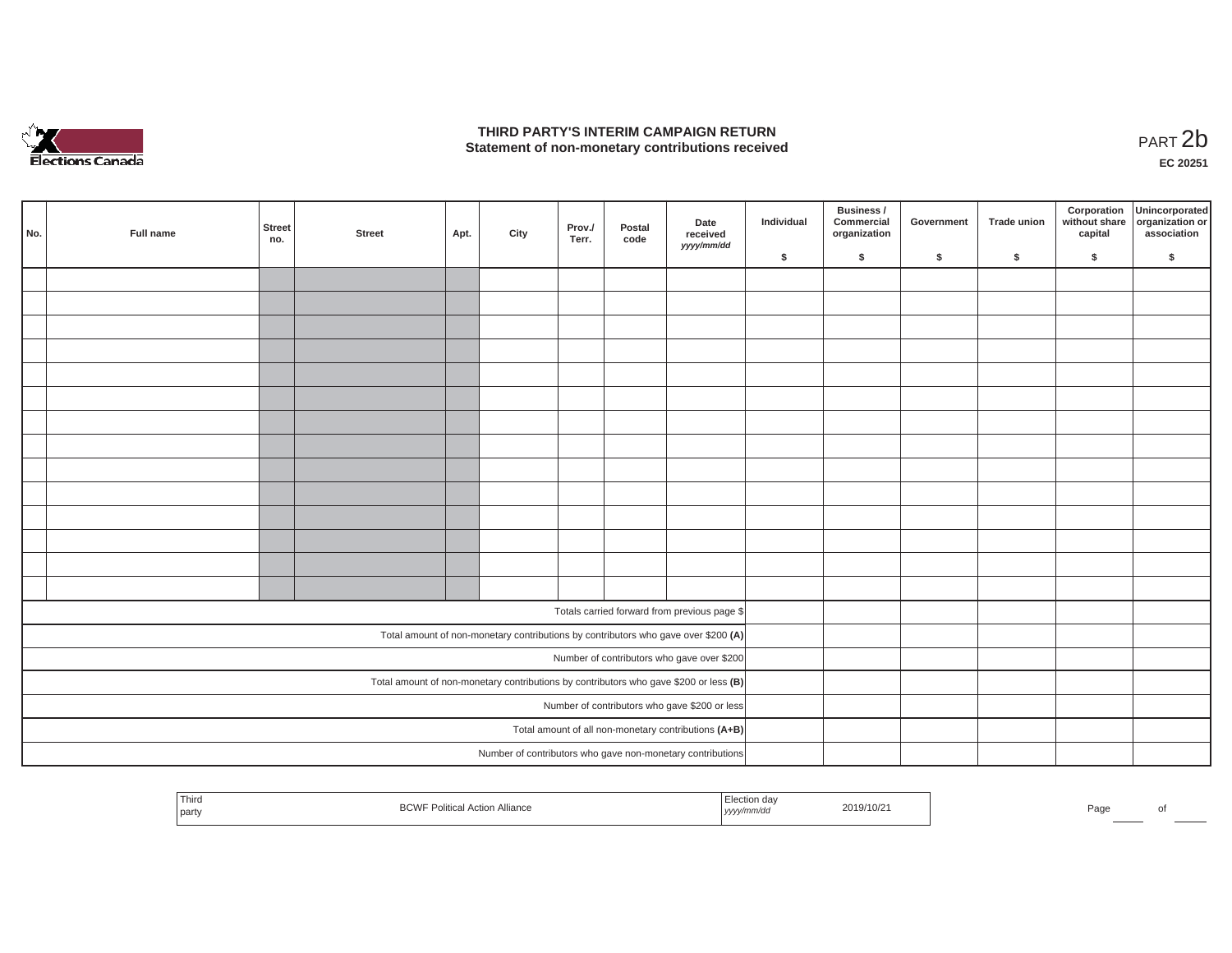

### **THIRD PARTY'S INTERIM CAMPAIGN RETURN**  RD PARTY'S INTERIM CAMPAIGN RETURN<br>Statement of operating loans received **PART 2c**

**EC 20251**

| No. | Full name | Street<br>no. | <b>Street</b> | Apt. | City | Prov./<br>Terr. | Postal<br>code | Date<br>received<br>yyyy/mm/dd                                    | Individual | Business /<br>Commercial<br>organization | Government | Trade union | Corporation<br>capital | Unincorporated<br>without share organization or<br>association |
|-----|-----------|---------------|---------------|------|------|-----------------|----------------|-------------------------------------------------------------------|------------|------------------------------------------|------------|-------------|------------------------|----------------------------------------------------------------|
|     |           |               |               |      |      |                 |                |                                                                   | \$         | \$                                       | \$         | \$          | \$                     | \$                                                             |
|     |           |               |               |      |      |                 |                |                                                                   |            |                                          |            |             |                        |                                                                |
|     |           |               |               |      |      |                 |                |                                                                   |            |                                          |            |             |                        |                                                                |
|     |           |               |               |      |      |                 |                |                                                                   |            |                                          |            |             |                        |                                                                |
|     |           |               |               |      |      |                 |                |                                                                   |            |                                          |            |             |                        |                                                                |
|     |           |               |               |      |      |                 |                |                                                                   |            |                                          |            |             |                        |                                                                |
|     |           |               |               |      |      |                 |                |                                                                   |            |                                          |            |             |                        |                                                                |
|     |           |               |               |      |      |                 |                |                                                                   |            |                                          |            |             |                        |                                                                |
|     |           |               |               |      |      |                 |                |                                                                   |            |                                          |            |             |                        |                                                                |
|     |           |               |               |      |      |                 |                |                                                                   |            |                                          |            |             |                        |                                                                |
|     |           |               |               |      |      |                 |                |                                                                   |            |                                          |            |             |                        |                                                                |
|     |           |               |               |      |      |                 |                |                                                                   |            |                                          |            |             |                        |                                                                |
|     |           |               |               |      |      |                 |                |                                                                   |            |                                          |            |             |                        |                                                                |
|     |           |               |               |      |      |                 |                |                                                                   |            |                                          |            |             |                        |                                                                |
|     |           |               |               |      |      |                 |                |                                                                   |            |                                          |            |             |                        |                                                                |
|     |           |               |               |      |      |                 |                |                                                                   |            |                                          |            |             |                        |                                                                |
|     |           |               |               |      |      |                 |                | Totals carried forward from previous page \$                      |            |                                          |            |             |                        |                                                                |
|     |           |               |               |      |      |                 |                | Total amount of loans by lenders who provided over \$200 (A)      |            |                                          |            |             |                        |                                                                |
|     |           |               |               |      |      |                 |                | Number of lenders who provided over \$200                         |            |                                          |            |             |                        |                                                                |
|     |           |               |               |      |      |                 |                | Total amount of loans by lenders who provided \$200 or less $(B)$ |            |                                          |            |             |                        |                                                                |
|     |           |               |               |      |      |                 |                | Number of lenders who provided \$200 or less                      |            |                                          |            |             |                        |                                                                |
|     |           |               |               |      |      |                 |                | Total amount of all loans (A+B)                                   |            |                                          |            |             |                        |                                                                |
|     |           |               |               |      |      |                 |                | Number of all lenders who provided loans                          |            |                                          |            |             |                        |                                                                |

| Third<br>$A^{\Omega}$<br>ection dav<br>2019/10/2<br>. Actior<br>Alliance<br>PoliticaL ∈<br>Page<br>DUVV<br>party<br>™mm/a⊾<br>נעצען |
|-------------------------------------------------------------------------------------------------------------------------------------|
|-------------------------------------------------------------------------------------------------------------------------------------|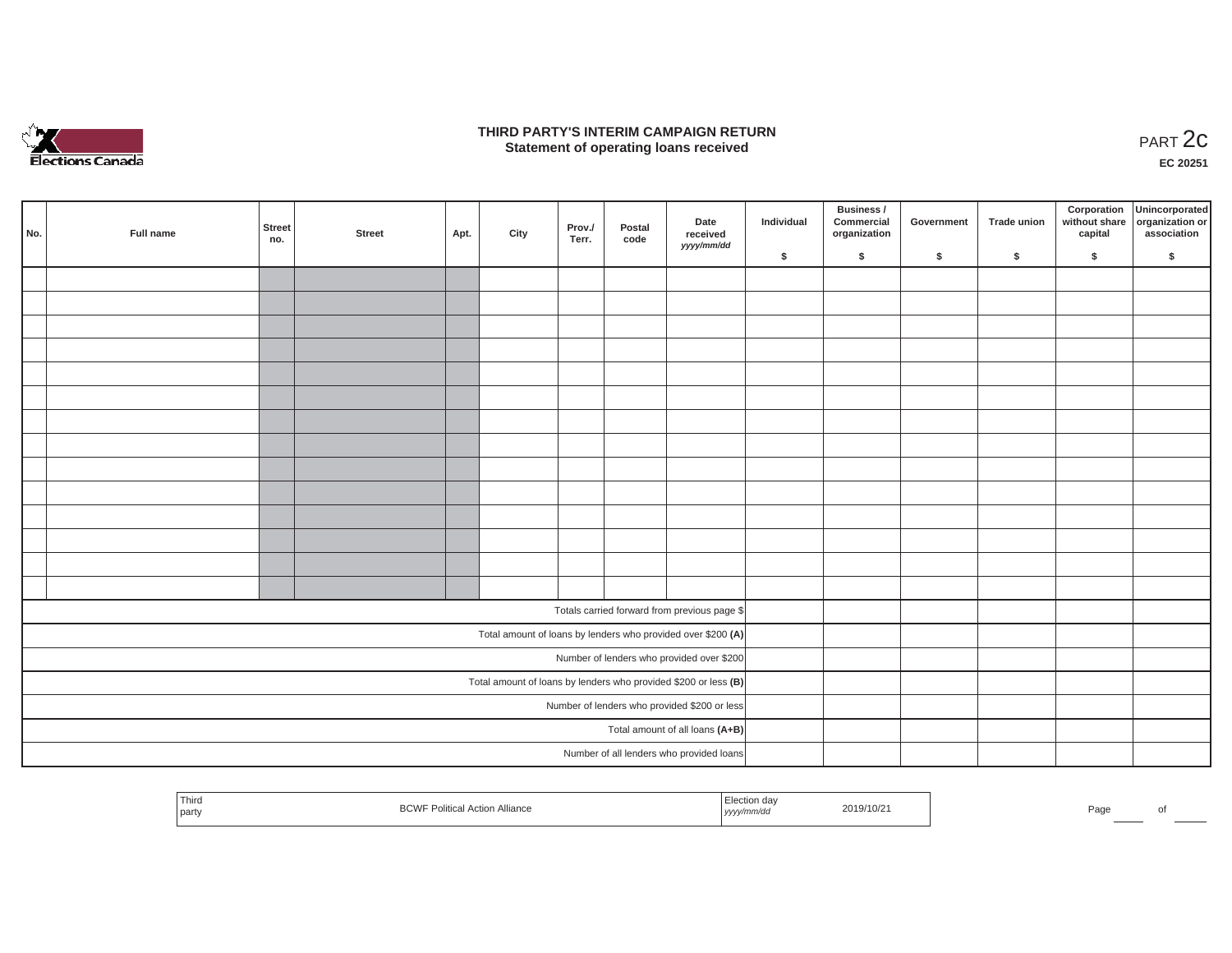

## **THIRD PARTY'S INTERIM CAMPAIGN RETURN SUMMARY STATE SUMMARY OF A SUMMARY OF A SUMMARY OF A SUMMARY OF A SUMMARY OF A SUMMARY OF A SUMMARY OF A SUMMA**<br> **Summary of inflows**

| No.          | Type of contributor / lender                    | <b>Monetary</b><br>contributions<br>(Part 2a)<br>\$ | Non-monetary<br>contributions<br>(Part 2b)<br>\$ | Loans<br>(Part 2c)<br>\$ | <b>Total</b><br>\$ | Number of<br>contributors and<br>lenders |
|--------------|-------------------------------------------------|-----------------------------------------------------|--------------------------------------------------|--------------------------|--------------------|------------------------------------------|
| 1.           | Individuals                                     | 3,615.00                                            |                                                  |                          | 3,615.00           |                                          |
|              | 2. Businesses / Commercial organizations        |                                                     |                                                  |                          |                    |                                          |
|              | 3. Governments                                  |                                                     |                                                  |                          |                    |                                          |
| 4.           | Trade unions                                    |                                                     |                                                  |                          |                    |                                          |
|              | 5. Corporations without share capital           |                                                     |                                                  |                          |                    |                                          |
|              | 6. Unincorporated organizations or associations | 6,225.00                                            |                                                  |                          | 6,225.00           |                                          |
| 7.           | Total (items 1 to 6)                            | 9,840.00                                            |                                                  |                          | 9,840.00           | 10                                       |
| <b>Total</b> |                                                 |                                                     |                                                  |                          |                    |                                          |
|              | 8. Amount of third party's resources used       |                                                     |                                                  |                          | 35,324.43          |                                          |
|              | 9. Grand total (items $7$ and $8$ )             |                                                     |                                                  |                          | 45,164.43          | 10                                       |

| Third<br>party | 'olitical<br><b>Action Alliance</b> | ection dav<br>www/mm/do<br>,,,, | 2019/10/21 |
|----------------|-------------------------------------|---------------------------------|------------|
|----------------|-------------------------------------|---------------------------------|------------|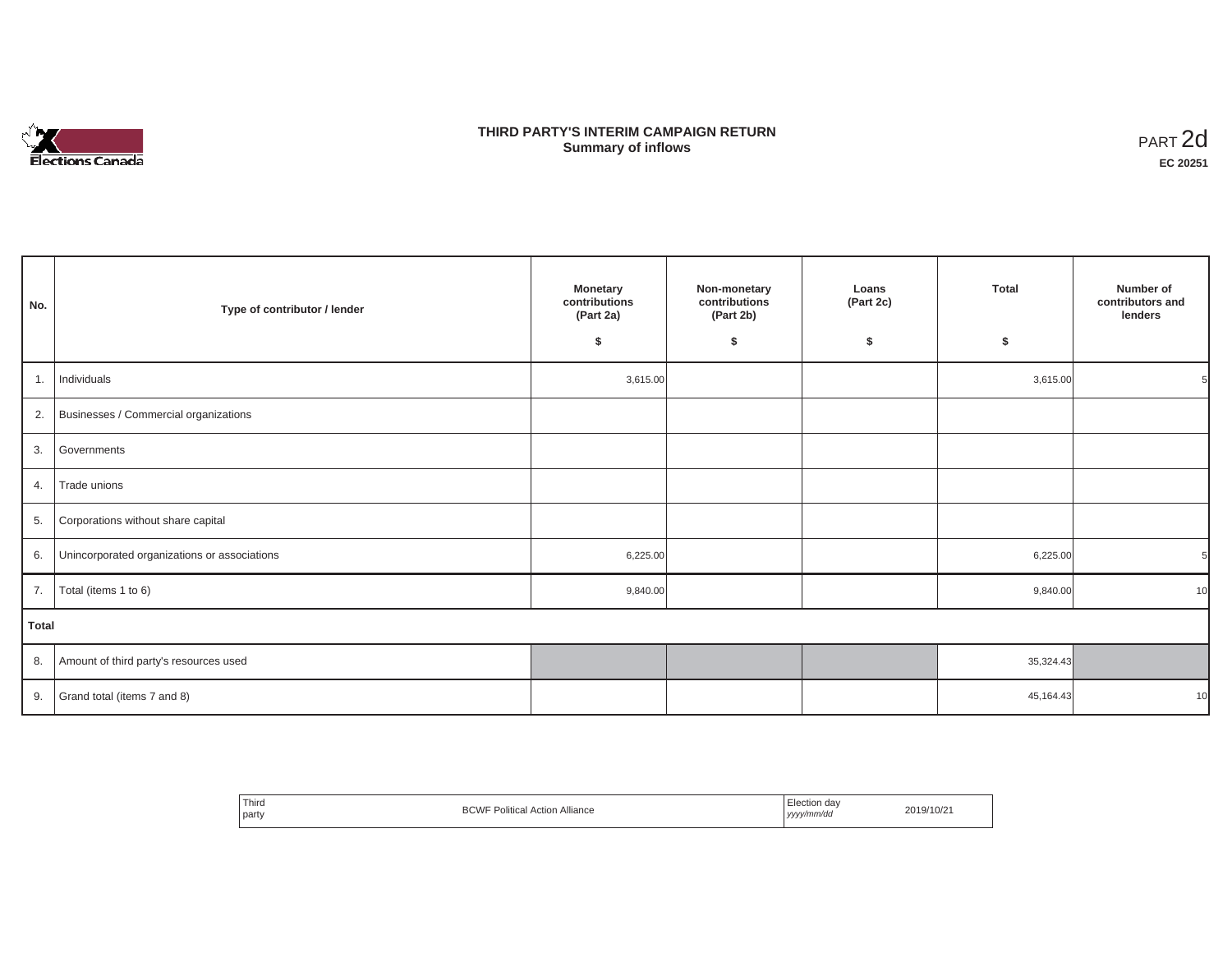

# **THIRD PARTY'S INTERIM CAMPAIGN RETURN Statement of expenses incurred for regulated activities that take place during the pre-election period**  *(Only applicable to a fixed-date general election)*

<code>PART $3$ a</code> **EC 20251**

For a list of expense types, expense categories and expense subcategories, refer to Annex II in the Instructions.

| No. | Date<br>incurred<br>yyyy/mm/dd | <b>ED Code</b><br>(if applicable) | Supplier | <b>Expense type</b> | Expense<br>category | Expense<br>subcategory | <b>Starting date</b><br>of activity, $\begin{vmatrix} 1 & 1 \\ 0 & 0 \end{vmatrix}$ of activity,<br>or survey<br>yyyy/mm/dd | <b>Ending date</b><br>or survey<br>yyyy/mm/dd | Place of activity or<br>advertisement        | <b>Expense amount</b><br>$\sqrt[6]{\frac{1}{2}}$ |
|-----|--------------------------------|-----------------------------------|----------|---------------------|---------------------|------------------------|-----------------------------------------------------------------------------------------------------------------------------|-----------------------------------------------|----------------------------------------------|--------------------------------------------------|
|     |                                |                                   |          |                     |                     |                        |                                                                                                                             |                                               |                                              |                                                  |
|     |                                |                                   |          |                     |                     |                        |                                                                                                                             |                                               |                                              |                                                  |
|     |                                |                                   |          |                     |                     |                        |                                                                                                                             |                                               |                                              |                                                  |
|     |                                |                                   |          |                     |                     |                        |                                                                                                                             |                                               |                                              |                                                  |
|     |                                |                                   |          |                     |                     |                        |                                                                                                                             |                                               |                                              |                                                  |
|     |                                |                                   |          |                     |                     |                        |                                                                                                                             |                                               |                                              |                                                  |
|     |                                |                                   |          |                     |                     |                        |                                                                                                                             |                                               |                                              |                                                  |
|     |                                |                                   |          |                     |                     |                        |                                                                                                                             |                                               |                                              |                                                  |
|     |                                |                                   |          |                     |                     |                        |                                                                                                                             |                                               |                                              |                                                  |
|     |                                |                                   |          |                     |                     |                        |                                                                                                                             |                                               |                                              |                                                  |
|     |                                |                                   |          |                     |                     |                        |                                                                                                                             |                                               |                                              |                                                  |
|     |                                |                                   |          |                     |                     |                        |                                                                                                                             |                                               |                                              |                                                  |
|     |                                |                                   |          |                     |                     |                        |                                                                                                                             |                                               |                                              |                                                  |
|     |                                |                                   |          |                     |                     |                        |                                                                                                                             |                                               |                                              |                                                  |
|     |                                |                                   |          |                     |                     |                        |                                                                                                                             |                                               |                                              |                                                  |
|     |                                |                                   |          |                     |                     |                        |                                                                                                                             |                                               |                                              |                                                  |
|     |                                |                                   |          |                     |                     |                        |                                                                                                                             |                                               |                                              |                                                  |
|     |                                |                                   |          |                     |                     |                        |                                                                                                                             |                                               | Totals carried forward from previous page \$ |                                                  |
|     | Total \$                       |                                   |          |                     |                     |                        |                                                                                                                             |                                               |                                              |                                                  |

| Third<br>the contract of the contract of<br>I party | ⋻い | <sub>∞</sub> uon da∨<br>mm/c<br>,,,,, | 19/10/21<br>,,, | $a$ an |  |
|-----------------------------------------------------|----|---------------------------------------|-----------------|--------|--|
|                                                     |    |                                       |                 |        |  |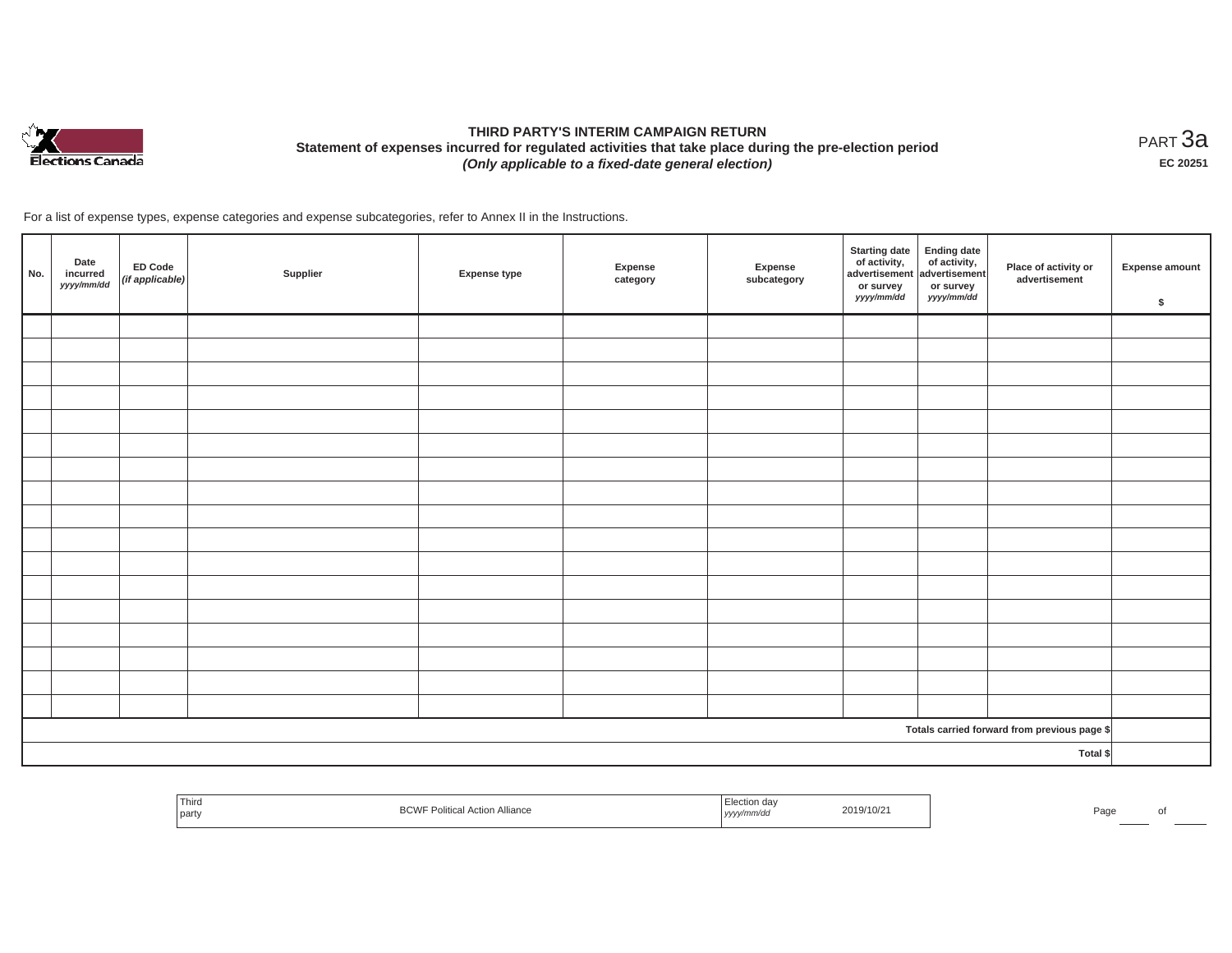

## **THIRD PARTY'S INTERIM CAMPAIGN RETURN Statement of expenses incurred for regulated activities that take place during the election period**<br>РАRТ  $3\mathrm{b}$

**EC 20251**

For a list of expense types, expense categories and expense subcategories, refer to Annex II in the Instructions.

| No.            | Date<br>incurred<br>yyyy/mm/dd | <b>ED Code</b><br>(if applicable) | Supplier                                                            | <b>Expense type</b>            | Expense<br>category | Expense<br>subcategory      | <b>Starting date</b><br>of activity,<br>advertisement<br>or survey<br>yyyy/mm/dd | <b>Ending date</b><br>of activity,<br>advertisement<br>or survey<br>yyyy/mm/dd | Place of activity or<br>advertisement        | <b>Expense amount</b><br>\$ |
|----------------|--------------------------------|-----------------------------------|---------------------------------------------------------------------|--------------------------------|---------------------|-----------------------------|----------------------------------------------------------------------------------|--------------------------------------------------------------------------------|----------------------------------------------|-----------------------------|
|                | 2019/09/11                     |                                   | The Okanagan                                                        | Election advertising           | Print media         | Newspaper                   | 2019/09/14                                                                       | 2019/09/18                                                                     | Kelowna BC Region                            | 4,620.00                    |
| $\overline{2}$ | 2019/09/12                     | 59-017                            | <b>Lillooet News</b>                                                | Election advertising           | Print media         | Newspaper                   | 2019/09/18                                                                       | 2019/10/16                                                                     | Lillooet-Bridge River                        | 2,951.35                    |
|                |                                |                                   |                                                                     |                                |                     |                             |                                                                                  |                                                                                | Valley-Fraser Canyon                         |                             |
|                |                                |                                   |                                                                     |                                |                     |                             |                                                                                  |                                                                                | Estimated 8% mailed to                       |                             |
|                |                                |                                   |                                                                     |                                |                     |                             |                                                                                  |                                                                                | the rest of B.C.                             |                             |
| 3              | 2019/09/13                     | 59-029                            | <b>Grand Forks Gazette</b>                                          | Election advertizing           | Print media         | Newspaper                   | 2019/09/18                                                                       | 2019/09/18                                                                     | Grand Forks, Christina                       | 614.85                      |
|                |                                |                                   |                                                                     |                                |                     |                             |                                                                                  |                                                                                | Lake, Greenwood,                             |                             |
|                |                                |                                   |                                                                     |                                |                     |                             |                                                                                  |                                                                                | Midway, Rock Creek                           |                             |
|                |                                |                                   |                                                                     |                                |                     |                             |                                                                                  |                                                                                | Estimated 15% mailed                         |                             |
|                |                                |                                   |                                                                     |                                |                     |                             |                                                                                  |                                                                                | to the rest of B.C.                          |                             |
| 4              | 2019/09/11                     |                                   | <b>Gary Mauser</b>                                                  | Home office expense allocation | Office              | Overhead expense allocation | 2019/09/11                                                                       | 2019/09/30                                                                     | 419 Fernhurst PI                             | 120.00                      |
|                |                                |                                   |                                                                     |                                |                     |                             |                                                                                  |                                                                                | Coquitlam, BC, V3K 5T9                       |                             |
| 5              | 2019/09/17                     |                                   | Maple Ridge Pitt Meadows News; Langley Advance Election advertising |                                | Print media         | Newspaper                   | 2019/09/20                                                                       | 2019/09/20                                                                     | Fraser Valley, BC                            | 2,888.54                    |
|                |                                |                                   | Times; Mission City Record; Abbotsford News                         |                                |                     |                             |                                                                                  |                                                                                |                                              |                             |
| 6              | 2019/09/18                     | 59-029                            | <b>Grand Forks Gazette</b>                                          | Election advertising           | Print media         | Newspaper                   | 2019/09/25                                                                       | 2019/10/16                                                                     | Grand Forks, Christina                       | 2,459.39                    |
|                |                                |                                   |                                                                     |                                |                     |                             |                                                                                  |                                                                                | Lake, Greenwood,                             |                             |
|                |                                |                                   |                                                                     |                                |                     |                             |                                                                                  |                                                                                | Midway, Rock Creek                           |                             |
|                |                                |                                   |                                                                     |                                |                     |                             |                                                                                  |                                                                                | Totals carried forward from previous page \$ |                             |
|                |                                |                                   |                                                                     |                                |                     |                             |                                                                                  |                                                                                | Total \$                                     |                             |

| <sup>'</sup> Third<br>Alliance<br>$D$ $N$<br>the control of the control of<br>party<br>∟⊃\∡v | Election dav<br>4019/10/21<br>mm/ac<br>,,,,, | Page |
|----------------------------------------------------------------------------------------------|----------------------------------------------|------|
|----------------------------------------------------------------------------------------------|----------------------------------------------|------|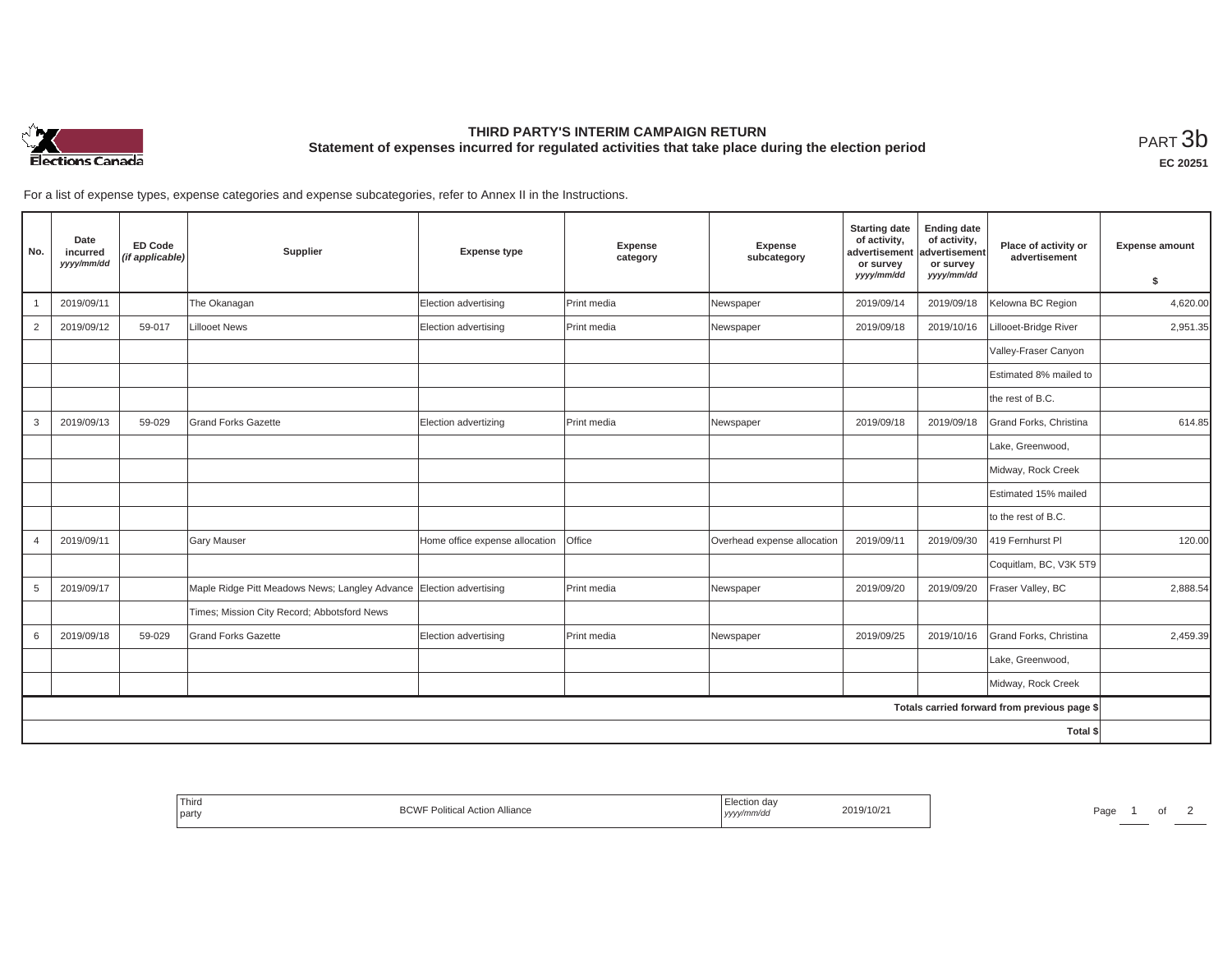

# **THIRD PARTY'S INTERIM CAMPAIGN RETURN Statement of expenses incurred for regulated activities that take place during the election period**<br>РАRТ  $3\mathrm{b}$

**EC 20251**

For a list of expense types, expense categories and expense subcategories, refer to Annex II in the Instructions.

| No.            | Date<br>incurred<br>yyyy/mm/dd | <b>ED Code</b><br>(if applicable) | Supplier           | <b>Expense type</b>  | Expense<br>category | Expense<br>subcategory | <b>Starting date</b><br>of activity,<br>advertisement<br>or survey<br>yyyy/mm/dd | <b>Ending date</b><br>of activity,<br>advertisement<br>or survey<br>yyyy/mm/dd | Place of activity or<br>advertisement        | <b>Expense amount</b><br>\$ |
|----------------|--------------------------------|-----------------------------------|--------------------|----------------------|---------------------|------------------------|----------------------------------------------------------------------------------|--------------------------------------------------------------------------------|----------------------------------------------|-----------------------------|
|                |                                |                                   |                    |                      |                     |                        |                                                                                  |                                                                                | Estimated 15% mailed                         |                             |
|                |                                |                                   |                    |                      |                     |                        |                                                                                  |                                                                                | the rest of B.C.                             |                             |
| $\overline{7}$ | 2019/09/20                     |                                   | The Okanagan       | Election advertising | Print media         | Newspaper              | 2019/09/24                                                                       | 2019/09/28                                                                     | Kelowna BC region                            | 4,620.00                    |
| 8              | 2019/09/23                     | 59-013                            | Kamloops This Week | Election advertising | Print media         | Newspaper              | 2019/09/25                                                                       | 2019/10/11                                                                     | Kamloops BC region                           | 2,912.18                    |
| 9              | 2019/09/24                     |                                   | Filipino Post      | Election advertising | Print media         | Newspaper              | 2019/10/03                                                                       | 2019/10/17                                                                     | Great Vancouver region                       | 3,093.30                    |
|                |                                |                                   |                    |                      |                     |                        |                                                                                  |                                                                                |                                              |                             |
|                |                                |                                   |                    |                      |                     |                        |                                                                                  |                                                                                |                                              |                             |
|                |                                |                                   |                    |                      |                     |                        |                                                                                  |                                                                                |                                              |                             |
|                |                                |                                   |                    |                      |                     |                        |                                                                                  |                                                                                |                                              |                             |
|                |                                |                                   |                    |                      |                     |                        |                                                                                  |                                                                                |                                              |                             |
|                |                                |                                   |                    |                      |                     |                        |                                                                                  |                                                                                |                                              |                             |
|                |                                |                                   |                    |                      |                     |                        |                                                                                  |                                                                                |                                              |                             |
|                |                                |                                   |                    |                      |                     |                        |                                                                                  |                                                                                |                                              |                             |
|                |                                |                                   |                    |                      |                     |                        |                                                                                  |                                                                                |                                              |                             |
|                |                                |                                   |                    |                      |                     |                        |                                                                                  |                                                                                |                                              |                             |
|                |                                |                                   |                    |                      |                     |                        |                                                                                  |                                                                                |                                              |                             |
|                |                                |                                   |                    |                      |                     |                        |                                                                                  |                                                                                |                                              |                             |
|                |                                |                                   |                    |                      |                     |                        |                                                                                  |                                                                                | Totals carried forward from previous page \$ |                             |
|                |                                |                                   |                    |                      |                     |                        |                                                                                  |                                                                                | Total \$                                     | 24,279.61                   |

| Third<br>F Political Action Alliance<br>party | ∟lection day<br>2019/10/21<br>yyyy/mm/dd | Page<br>. . |
|-----------------------------------------------|------------------------------------------|-------------|
|-----------------------------------------------|------------------------------------------|-------------|